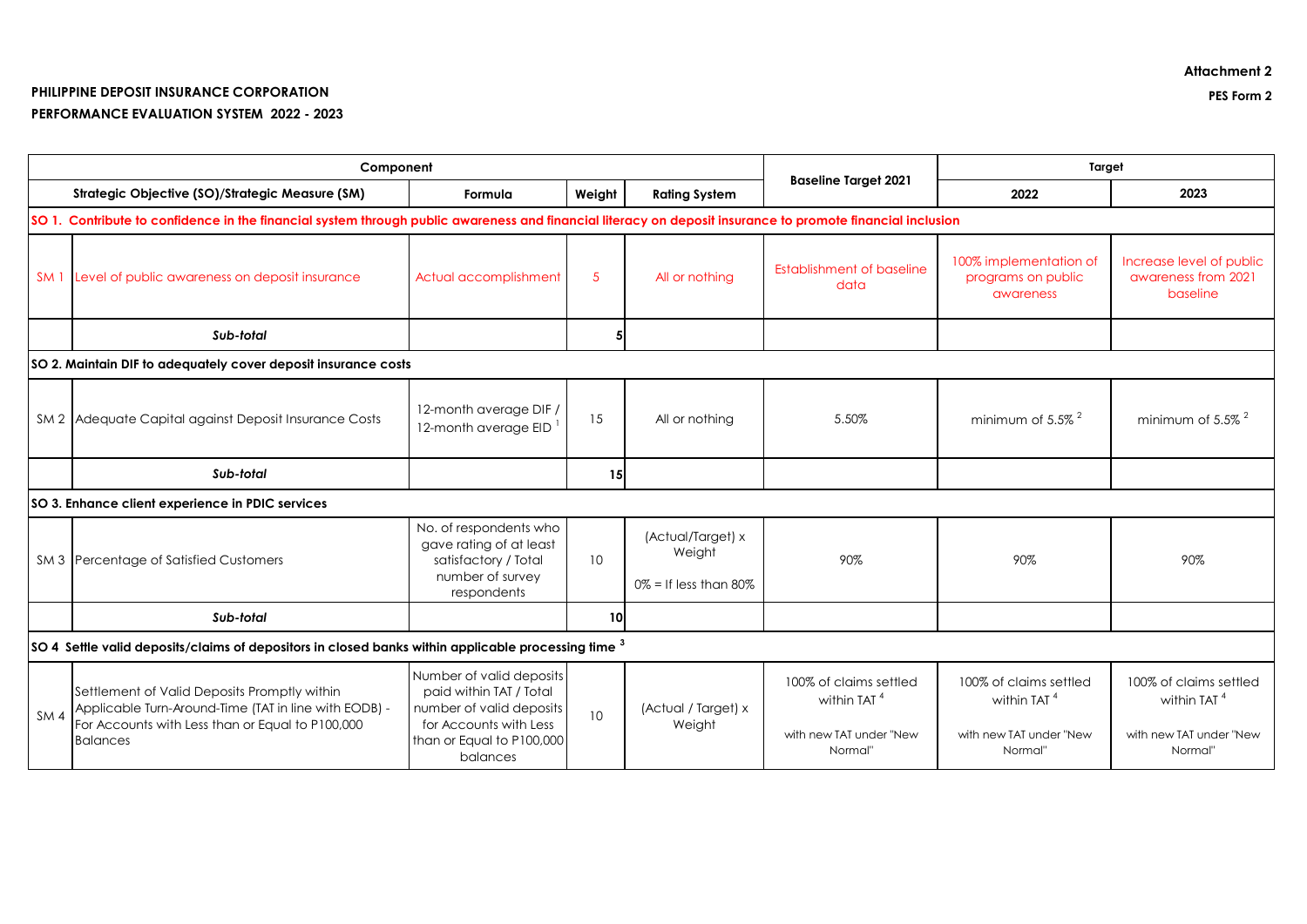| Component                                                                      |                                                                                                                                                           |                                                                                                                                                |        |                               |                                                                                                                        | Target                                                                                                                    |                                                                                                                        |  |  |
|--------------------------------------------------------------------------------|-----------------------------------------------------------------------------------------------------------------------------------------------------------|------------------------------------------------------------------------------------------------------------------------------------------------|--------|-------------------------------|------------------------------------------------------------------------------------------------------------------------|---------------------------------------------------------------------------------------------------------------------------|------------------------------------------------------------------------------------------------------------------------|--|--|
| Strategic Objective (SO)/Strategic Measure (SM)                                |                                                                                                                                                           | Formula                                                                                                                                        | Weight | <b>Rating System</b>          | <b>Baseline Target 2021</b>                                                                                            | 2022                                                                                                                      | 2023                                                                                                                   |  |  |
|                                                                                | Settlement of Valid Claims Promptly within Applicable<br>SM 5 Turn-Around-Time (TAT in line with EODB) - For Accounts<br>with More than P100,000 Balances | Number of valid claims<br>settled within TAT / Total<br>number of valid claims<br>filed during field<br>operations claims<br>settlement (FOCS) | 10     | (Actual / Target) x<br>Weight | 100% of claims settled<br>within TAT <sup>4</sup><br>with new TAT, reckoning time<br>and formula under "New<br>Normal" | 100% of claims settled<br>within TAT <sup>4</sup><br>with new TAT, reckoning time<br>and formula under "New<br>Normal"    | 100% of claims settled<br>within TAT <sup>4</sup><br>with new TAT, reckoning time<br>and formula under "New<br>Normal" |  |  |
| SO 5. Distribute assets to creditors and terminate liquidation of closed banks |                                                                                                                                                           |                                                                                                                                                |        |                               |                                                                                                                        |                                                                                                                           |                                                                                                                        |  |  |
| SM <sub>6</sub>                                                                | Asset Distribution Plans (ADP) of closed banks filed with<br>the Liquidation Court                                                                        | <b>Actual Accomplishment</b>                                                                                                                   | 20     | (Actual / Target) x<br>Weight | 16                                                                                                                     | 43                                                                                                                        | 43                                                                                                                     |  |  |
|                                                                                | SO 6. Contribute to financial stability by ensuring financial crisis preparedness                                                                         |                                                                                                                                                |        |                               |                                                                                                                        |                                                                                                                           |                                                                                                                        |  |  |
| SM <sub>7</sub>                                                                | Readiness Level for Participation in the Conduct of<br><b>Financial Crisis Simulation</b>                                                                 | Actual Accomplishment                                                                                                                          | 5      | (Actual/Target) x<br>Weight   | Board-approved Plans on<br><b>Takeover and Claims</b><br>Settlement Operations<br>(CSO)                                | Conduct/Report on internal Conduct/Report on<br>simulation exercise of the<br>integrated Crisis<br><b>Management Plan</b> | external simulation<br>exercise of the integrated<br><b>Crisis Management Plan</b>                                     |  |  |
|                                                                                | Sub-total                                                                                                                                                 |                                                                                                                                                | 45     |                               |                                                                                                                        |                                                                                                                           |                                                                                                                        |  |  |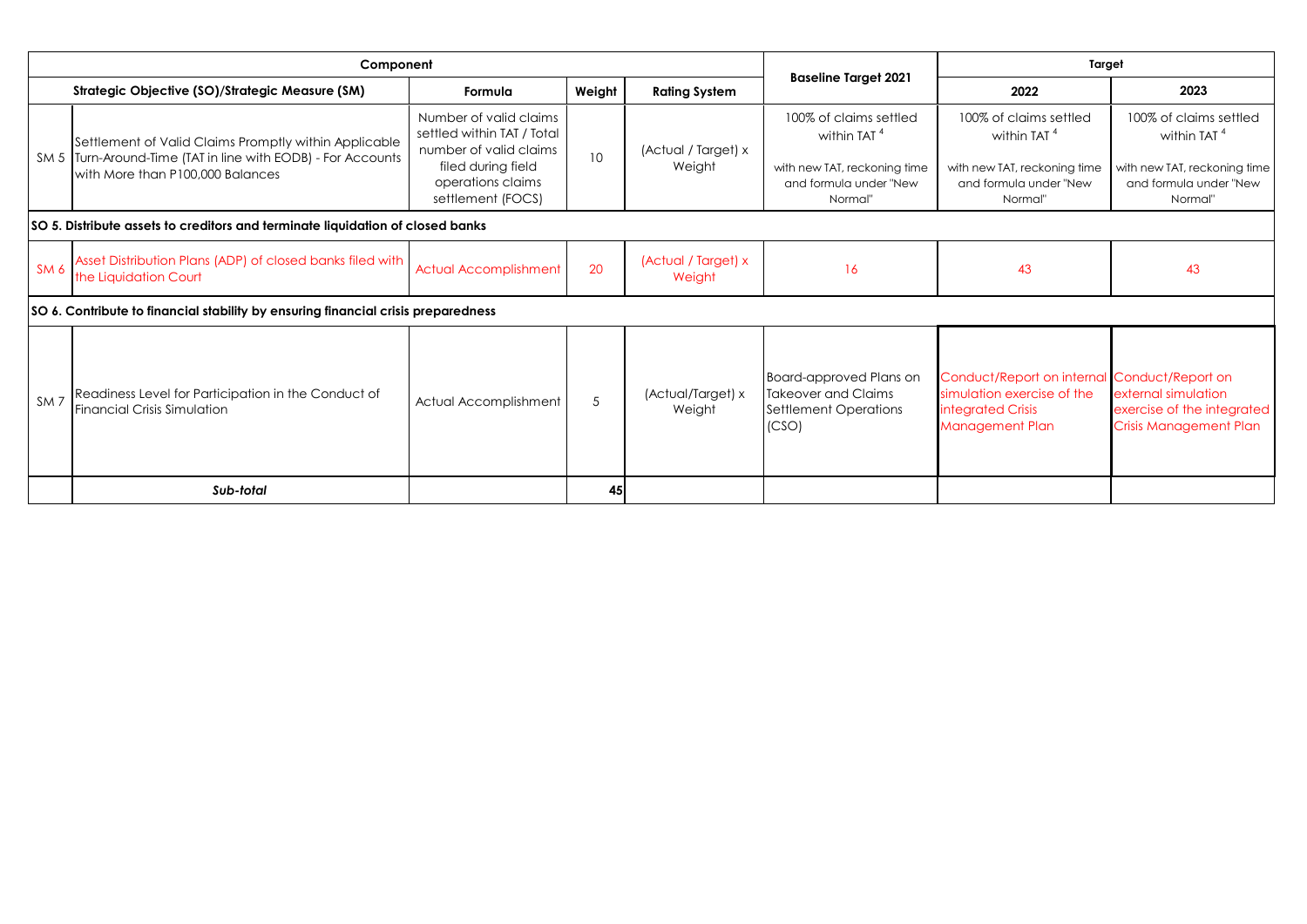| Component                                                                                                     |                                                                 |                                                                                            |                 |                                                            |                                                                                                                                                                                  | Target                                                                                                                                                                           |                                                                                                                                                                                  |  |  |
|---------------------------------------------------------------------------------------------------------------|-----------------------------------------------------------------|--------------------------------------------------------------------------------------------|-----------------|------------------------------------------------------------|----------------------------------------------------------------------------------------------------------------------------------------------------------------------------------|----------------------------------------------------------------------------------------------------------------------------------------------------------------------------------|----------------------------------------------------------------------------------------------------------------------------------------------------------------------------------|--|--|
|                                                                                                               | Strategic Objective (SO)/Strategic Measure (SM)                 | Formula                                                                                    | Weight          | <b>Rating System</b>                                       | <b>Baseline Target 2021</b>                                                                                                                                                      | 2022                                                                                                                                                                             | 2023                                                                                                                                                                             |  |  |
| SO 7. Recruit, build up and retain motivated and competent workforce                                          |                                                                 |                                                                                            |                 |                                                            |                                                                                                                                                                                  |                                                                                                                                                                                  |                                                                                                                                                                                  |  |  |
| SM8                                                                                                           | Percentage of filled up positions in the Corporate<br>plantilla | <b>Actual Accomplishment</b>                                                               | 5               | (Actual / Target) x<br>Weight                              |                                                                                                                                                                                  | 85% of available plantilla<br>positions<br>(to be finalized based on<br>approved OSSP)                                                                                           | 90% of available plantilla<br>positions<br>(to be finalized based on<br>approved OSSP)                                                                                           |  |  |
| SM 9                                                                                                          | Percentage of Employees Meeting Required<br>Competencies        | Competency Baseline<br>current year <sup>5</sup> -<br>Competency Baseline<br>previous year | 5               | All or Nothing                                             | Improvement on the<br>Competency of the<br>Organization based on the<br>2020 year-end assessment                                                                                 | Improvement on the<br>Competency of the<br>Organization based on the<br>2021 year-end assessment <sup>6</sup>                                                                    | Improvement on the<br>Competency of the<br>Organization based on<br>the 2022 year-end<br>assessment                                                                              |  |  |
| SO 8. Build a responsive organization equipped with the necessary ICT and other systems to support operations |                                                                 |                                                                                            |                 |                                                            |                                                                                                                                                                                  |                                                                                                                                                                                  |                                                                                                                                                                                  |  |  |
| <b>SM 10</b>                                                                                                  | Implementation of Information System Strategic Plan<br>(ISSP)   | Actual Accomplishment                                                                      | 10 <sup>°</sup> | All or Nothing per<br>target ICT and<br>information system | 100% implementation of<br>internal information and<br>communication<br>technology (ICT) and<br>information systems<br>projects based on the<br>timeline provided in the<br>ISSP' | 100% implementation of<br>internal information and<br>communication<br>technology (ICT) and<br>information systems<br>projects based on the<br>timeline provided in the<br>ISSP' | 100% implementation of<br>internal information and<br>communication<br>technology (ICT) and<br>information systems<br>projects based on the<br>timeline provided in the<br>ISSP' |  |  |